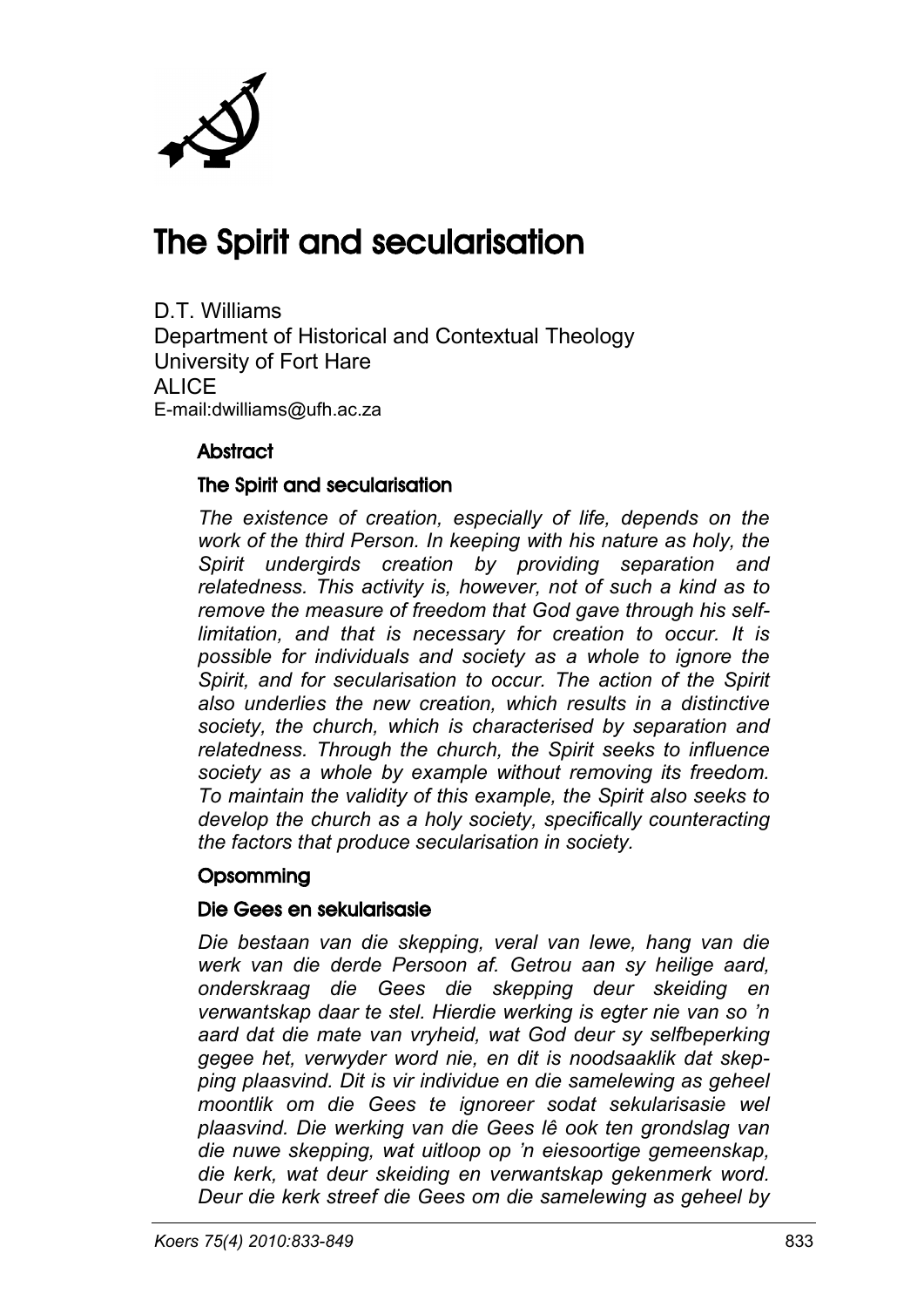*wyse van voorbeeld te beïnvloed sonder om die vryheid daarvan weg te neem. Om die geldigheid van hierdie voorbeeld te handhaaf, streef die Gees om die kerk as 'n heilige gemeenskap te ontwikkel, terwyl dit spesifiek die faktore wat sekularisering in die samelewing veroorsaak, teenwerk.*

#### 1. Introduction

Even a slight acquaintance with the recent history of western society reveals that it has become increasingly secularised. In contrast to the situation in the Middle Ages where the influence of the church pervaded every aspect of society, the modern western world operates with almost no reference to it. This article can be considered against the background of two other articles by the same author, published in this journal. The first article (Williams, 2007), looked into the factors which contributed to the increasing secularisation, and related it to God's self-limitation in creation, giving a measure of freedom to humanity. The second article (Williams, 2008) dealt with the response of God to the sin that his self-limitation has permitted in sending his Son to enable salvation. This involved the Son's own self-limitation in incarnation and death (Phil. 2:7). Seeing the relationship of the first two Persons to the secularisation process naturally prompts an enquiry into the relationship to this by the third Person.

## 2. The Spirit in creation

Jürgen Moltmann entitles his major work on the Holy Spirit *The Spirit of life*, in the original German, *Der Geist des Lebens*. He does this from the fairly commonly held conviction that life is only possible, and is sustained by the immanent presence of God in everything (Moltmann, 1992:8). The belief is that if there is no continual outpouring of the Spirit, there can be no existence (eg. Hordern, 1984: 90). Elsewhere, Moltmann (1985:102), on the basis of Psalm 104: 29, expresses the belief that the absence of God would mean the non-existence of the world. Nothing and nowhere can be closed to him. The psalmist takes comfort in the belief that God is even present to the dead (Ps. 139:7 ff.). "Whither shall I go from thy Spirit?" (Ps. 139:7). It is not a big step from this to a belief that every existence depends on the direct activity of God; Hebrews 1:3 can well be cited in this regard, "... upholding the universe by his word of power".

However, it might well then have been expected that the influence of God on human life would have been more effective than seems to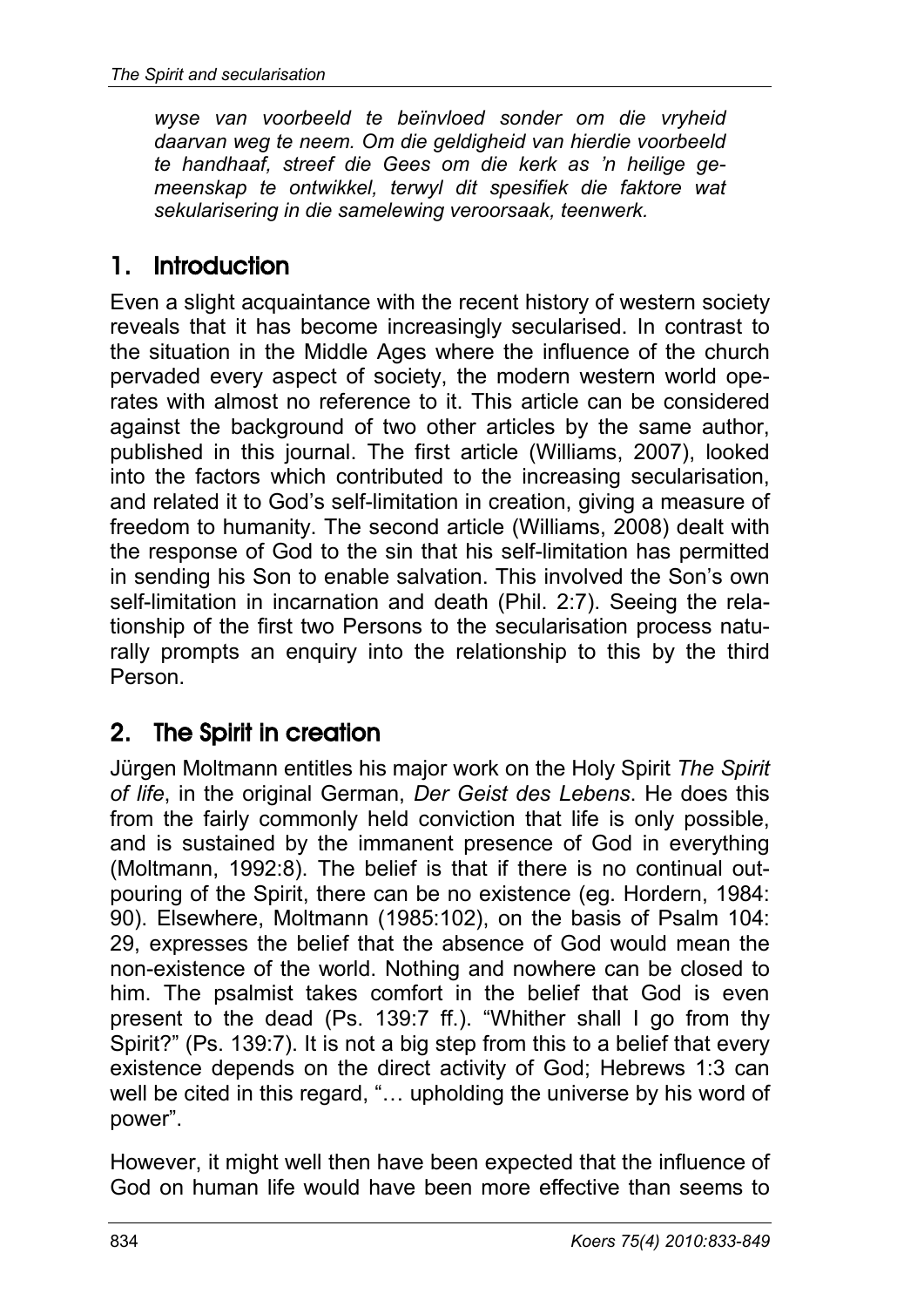have been the case, preventing the marginalisation of God in particularly western society, a process commonly referred to as secularisation. In this case, if the Spirit is indeed present in everything, the nature of his presence must be such that He does not compel awareness of God or conformity to his desires.

Certainly in a large part of the western church, if the Spirit is present, this presence seems ineffective. Even if, at least until comparatively recently, it was the normal practice for young people to be received into the church, either they were never Christians, and never received the Spirit, even in confirmation, or they received, but ignored his promptings, an attitude which is the essence of secularisation. This latter situation is paralleled in society as a whole, where the church is present, but ignored.

While the Spirit is understood to be involved in creation, especially of life and human life in particular, then in salvation, the "new creation", the nature of this is consistent with secularisation. The question then must be whether indeed the Spirit continues to be present so widely in creation and in the church, and then, if so, why his presence seems to be so ineffective.

#### 3. Secularisation inherent in creation

In the context of his belief in the omnipresence of the Spirit, Moltmann (1985:86) is also well-known for his recognition that existence requires the self-limitation of God. He refers to the idea of the *zimsum* of God held by Isaac Luria, a sixteenth-century Jewish mystic of the Kabbalah (Richard, 1997:139), which is that God concentrates Himself, as in the *shekinah*. He contracts his omnipresence, giving space for another entity (Taylor, 1992:193). Harries (1991:2) cites the delightful old Jewish saying that "God picked up the skirts of his clothing to create a tiny space where he was not, in order that there might be a space where free creatures could live". This self-limitation is felt to be necessary for the very existence of anything other than God Himself. If God has distinguished Himself from the creation, it is not surprising that several have seen the modern western secular worldview as rooted in Christianity, and specifically in the Old Testament (Berger, 1969:113 ff.). The same feature can be true of life, where God withdraws more to enable increasing independence.

#### 4. Secularisation through grace

If the process of secularisation is inherent in the act of creation, due to God separating Himself in order to give existence, and especially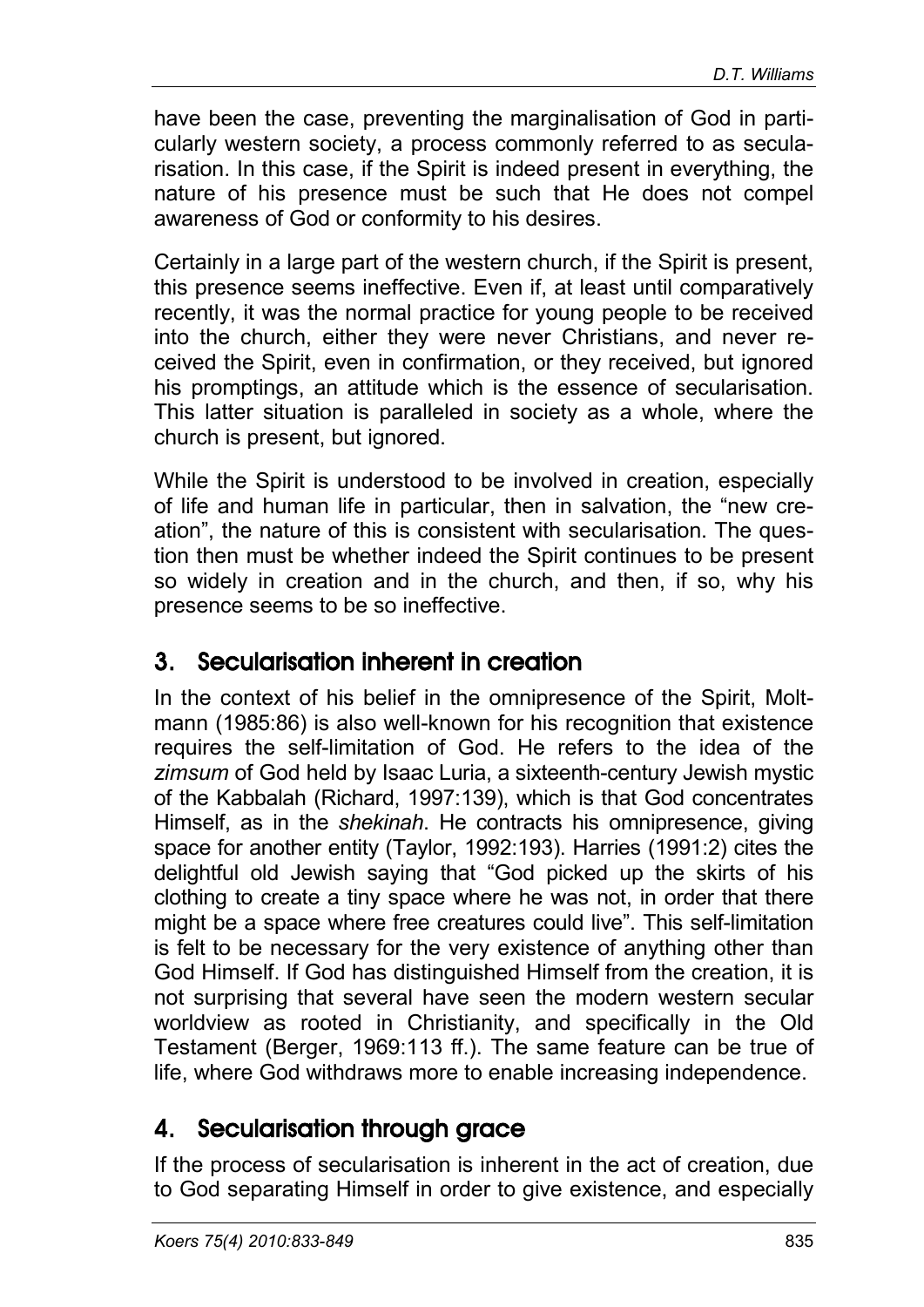free action, it follows that secularisation is also likely to be inherent in the "new creation" (2 Cor. 5:17), by which God works to reconcile humanity to Himself. He seeks to do this without taking away the human freedom given in the first creation, but on the contrary, enhances it.

Paradoxically, the receipt of salvation by grace can also be seen to have a secularising result. Being assured of salvation, people often did not see the need for obedience to God, or even of acknowledging Him in this life. Even in the New Testament, Paul had to confront those who felt that the receipt of salvation by grace did not compel the adoption of a christian lifestyle (Rom. 6:1, 15). Indeed, where salvation by grace has been emphasised, this has been a recurring feature. Where conformity to the will of God is not deemed important, relating to Him is less valued, and at the same time those outside the church are naturally less inclined to respond to its appeal.

## 5. Secularisation by incarnation

Also paradoxically, is a further subtle danger lurking, namely that the welcomed realisation that faith must result in a changed life can well mean a concentration on this life, and the irrelevance of the future hope. This can well be a further impetus to secularisation.

At the same time, the taking of humanity by the second Person means that humanity is thereby dignified. Especially in modern theology, coinciding with the main period of secularisation, humanity is stressed, and the effect of faith in life is emphasised. Theology is done "from below", from an assumption of humanity, and not from unverifiable premises assumed in a practice "from above". It is naturally expressed in the "social gospel", and more recently in liberation theology, in largely social terms.

## 6. The work of the Spirit in the creation

Yet, even in the secularising effects of creation and new creation, the presence of God's Spirit can be affirmed. Existence requires two things, namely that things are distinguishable, and that they exist in a relationship to others. Existence does not just require relationship, but it also needs separation and distinctiveness. An object does not really exist unless it is distinguishable from others; it is therefore limited. Without those features there is chaos and non-existence. However, these two aspects can be related to the Holy Spirit, and it is therefore reasonable to see his action in every existence. On the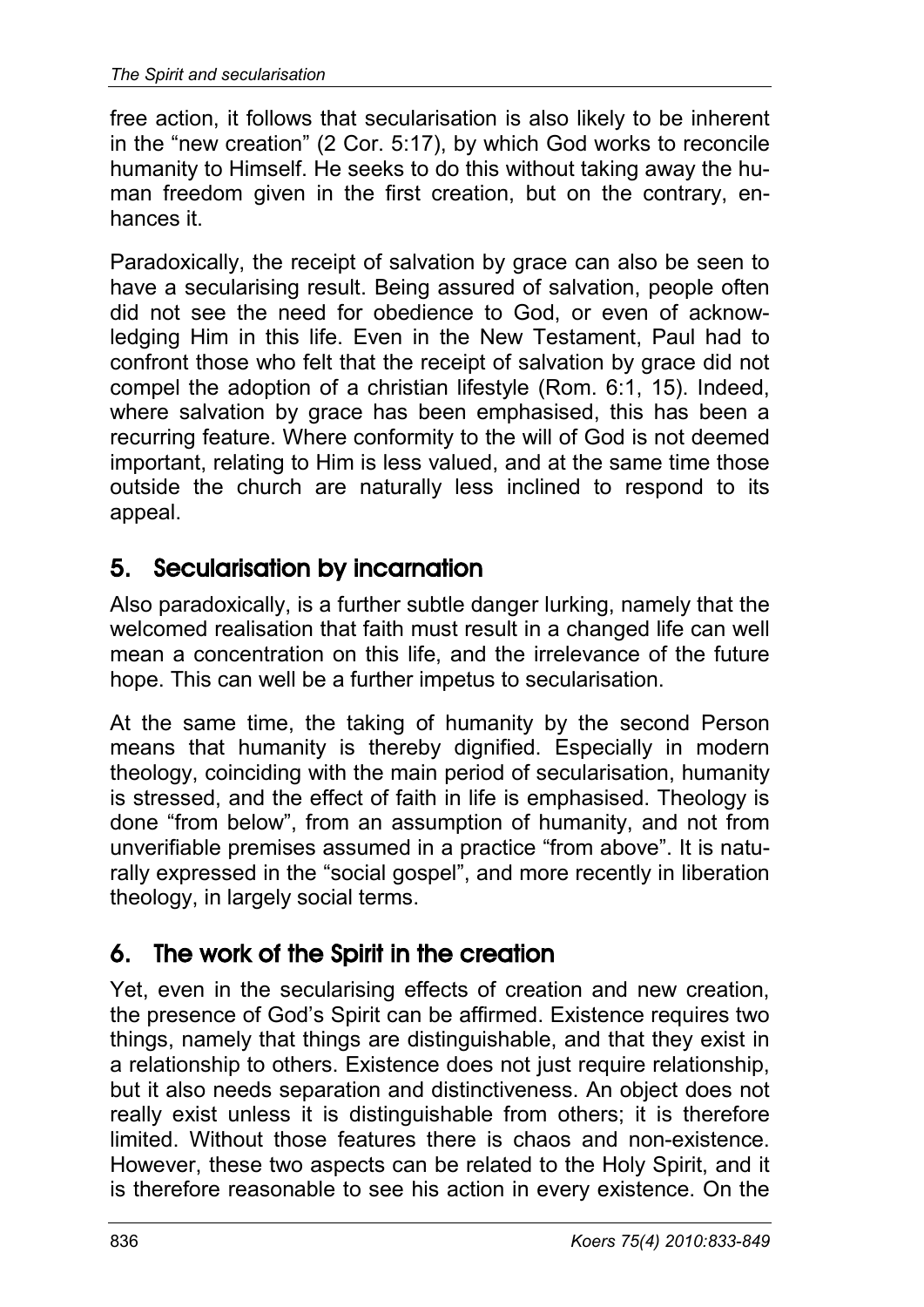one hand, the basic idea of holiness is separation or distinctiveness, but on the other, as Augustine realised, He has a function of bonding. Indeed, a fundamental aspect of the Genesis account of creation is separation, as between light and darkness, while at the same time He enhances relatedness.

Blocher (1984:69) cites Kline, who describes the *rūah* as "neither in heaven nor on earth, but between one and the other". The significance of this assertion is that the relationship produced by the Spirit is necessary, because of the differentiation produced in creation. For Beaucamp, the Spirit "'balances the principle of separation by being placed at the opposite pole'; if the Word brings about diversity, the Spirit unifies" (Blocher, 1984:70). The action of the Spirit is especially significant in the light of God's self-limitation, as this means an independence of the creation from God. There was a need to give a specific relationship between the two.

As life developed, there was greater action of the Spirit in clearer inter-relating and greater distinctiveness. An obvious example is in sexual reproduction, which depends on inherent distinctiveness from others of the same sex, from other potential mates, and from other forms of life. Reproduction is by relation.

These features appear in humanity, which is described in *imago Dei* (Gen. 1:27). Humanity is distinct from the rest of creation; an appreciation lost in secularisation (Taylor, 2007:90). This is most commonly understood in terms of dominion, which demands both relatedness, and also a distinction from what is dominated. Especially in Barth (1958:184 ff.), it is understood as meaning the distinction of plurality. It is no accident that Genesis 2 relates the origins of humanity to the Spirit. What may be especially noted here is that dominion demands plurality, as the power of humanity comes from people working together. If this is not appreciated, there is perversity, as an emphasis on dominion without an appreciation of relatedness results in oppression.

The Genesis account records a deliberate act of choice, made possible by God's self-limitation. It is significant that the fundamental sin was when the primal human couple responded to the temptation, "you will be like God" (Gen. 3:5), therefore from a loss of distinctiveness. This resulted, naturally, in a loss of relatedness, first from God, then from the environment and from other people.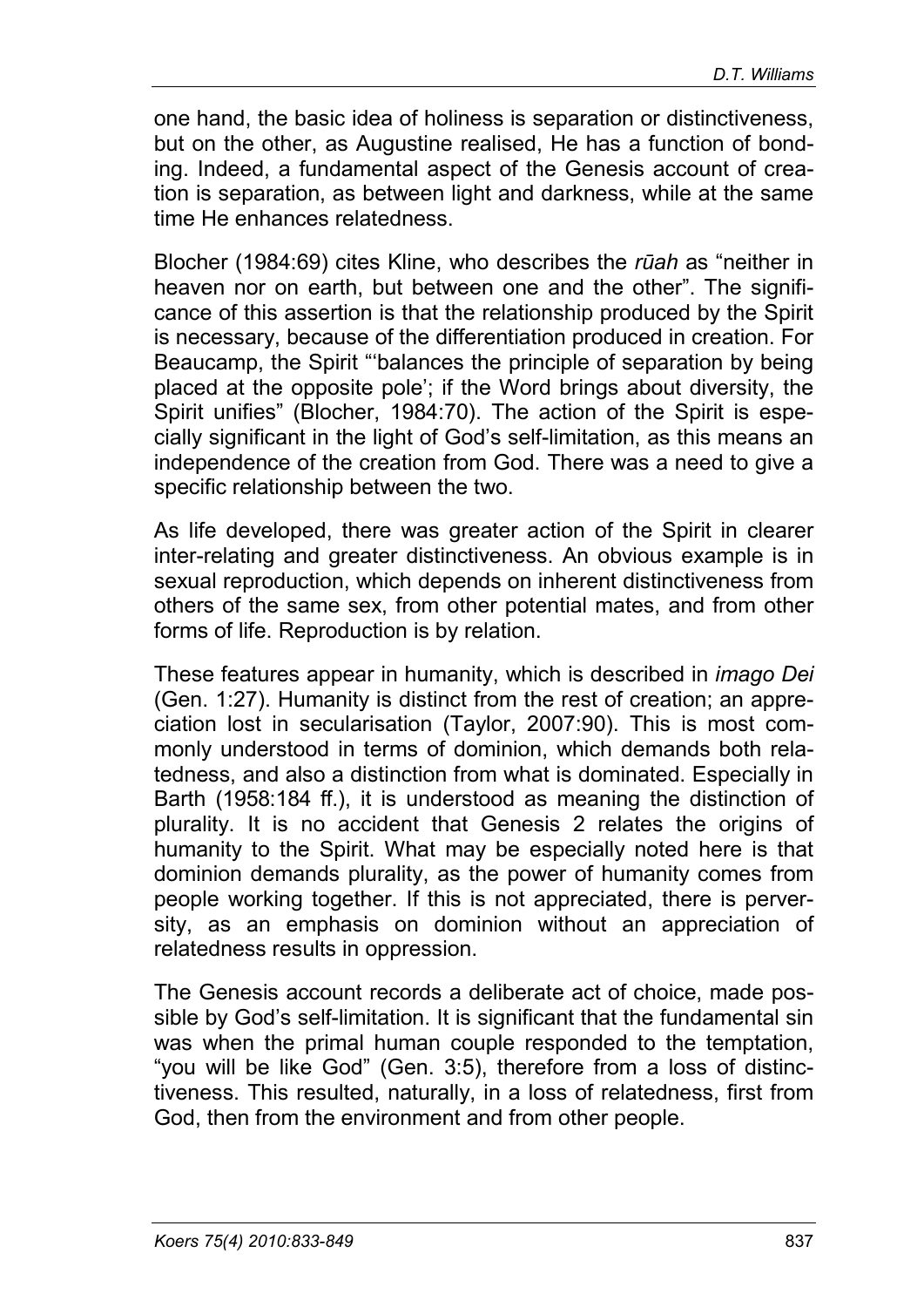### 7. The dual work of the Spirit

The features of existence reflect, not surprisingly, the fundamental characteristics of God himself in Trinity, as three distinct, but interrelated Persons. It was an insight of Augustine that the Spirit bonds the Father and Son as the *vinculum amoris*, bond of love. It is the interplay in this relationship, known as *perichōrēsis*, that enables the Persons to be equal, while remaining distinct. The interaction of *perichōrēsis* enables the full three-in-oneness of the Trinity (Barth, 1975:370). Moltmann (1981:175) says of the Persons of the Trinity that "in the perichoresis, the very thing that divides them becomes that which binds them together". Peters (1993:147) feels that "the concept of perichoresis holds together the dimensions of absoluteness and relatedness in the single divine life".

Suggesting an action of the Spirit as producing distinctiveness and relatedness in itself is not surprising, as it reflects the essential duality in the christian understanding of God and of the Spirit as theistic, thus both transcendent and immanent. A view of God which excludes either aspect is inadequate.

In fact, Moltmann reflects a dual aspect of the work of the Spirit, but interestingly does not relate this to the fact that God is both transcendent and immanent, but to the western view of the double procession of the Spirit from both Father and Son. He feels that this view has had the effect of stressing the procession from the Son at the expense of the procession from the Father; this has linked the work of the Spirit primarily to redemption. While he then argues that the Spirit must be in all creation as proceeding from the Creator (Moltmann, 1992:8), his affirmation of a double procession in fact results in the same essential duality; the Spirit is immanent in creation, but is also the giver of transcendent life through the Son. In any case, even leaving aside the complexities and ambiguities in the historical reasons for affirming the *filioque*, what must be affirmed is that the Spirit then relates to the Father, whose nature is to be hidden, transcendent. Attention must also be drawn to Moltmann's own view of a way of reconciling East and West by procession from the Father-of-the-Son (Moltmann, 1981:183). However, it is not then surprising that the secularisation inherent in creation, reflecting this transcendence, is balanced by a further work of the Spirit, rather reflecting his production of relatedness.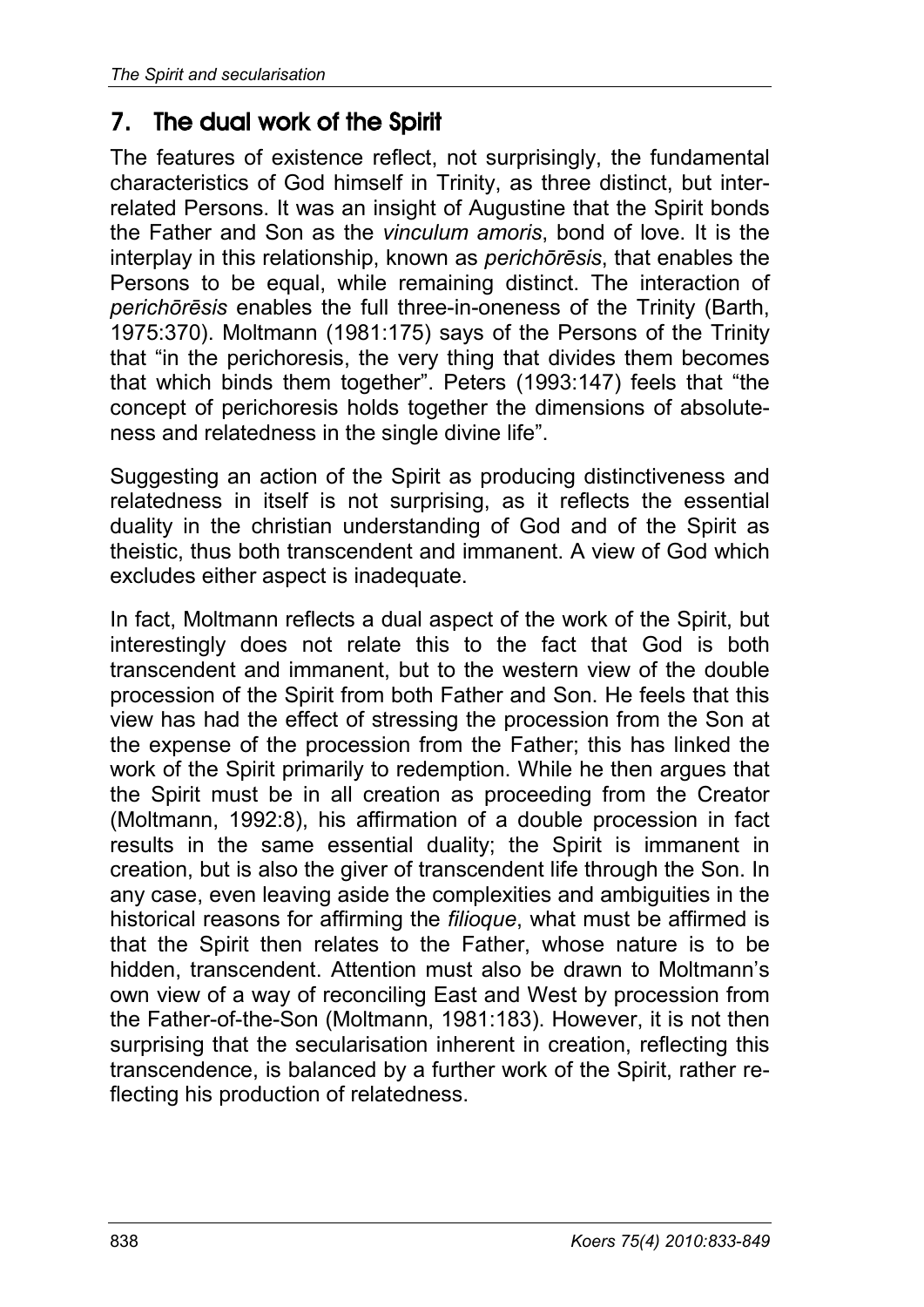#### 8. The nature of the action of the Spirit

It is quite true that the existence of anything depends on separation and on relationship. Any object exists by distinction from others and by the interaction of the constituent elements, even down to the atomic level. It is quite true that these are consistent with the action of the Spirit, especially that He fundamentally generates relationship. Nevertheless, while this may indeed indicate an action of the Spirit in creation, it does not demand a continuing action. The Spirit can well be seen as initiating, but not sustaining.

More clearly, the action of the Spirit is absolutely essential for life (Gen. 2:7; Ez. 37:9 ff.), but again, this does not mean that life is dependent on the continual direct intervention of the Spirit. The nature of life is the interrelationship of the parts of the body; while this has to be initiated, it can be self-perpetuating (Williams, 2002: 273). The workings of an engine can provide a parallel, exhibiting some, although not all, of the features of a living being; once it has started, it runs by the interaction of the various components, taking in fuel and excreting its waste. Indeed, Frost (1971:13) compares the action of the Spirit to the starter and accelerator in a car. Once the engine fires, that action can stop, as the process is self-perpetuating. The very idea of "breathe" in the Genesis account (Gen. 2:7) implies a single event.

Blocher (1984:75) cites Bonhoeffer's view that a key aspect of life is the ability to create life itself. This means the ability to give an existence independent of the one giving it, an idea very much in keeping with Moltmann. Bonhoeffer also points out that life is dead unless it has freedom (Blocher, 1984:75); this is only possible if God enables it by curtailing Himself.

In this case, God has created the laws and framework for the universe, an action reflected in Hebrews 1:3. Things can only act within those laws, but because they exist, existence and life can proceed without God's specific involvement. This does not mean that He is absent, as in Deism, but that He does not need to act constantly for the world to proceed. He may well, of course, in his sovereignty, choose to involve Himself. Incidentally, this principle can be applied to creation itself, which may be understood as through evolution, but in terms of God's framework of law, an approach known as "theistic evolution". Another understanding, that of "intelligent design", also accepts evolution, but with God's occasional direct creative acts at key points, such as the emergence of life, it recognises that the existence of law without these is inadequate. An understanding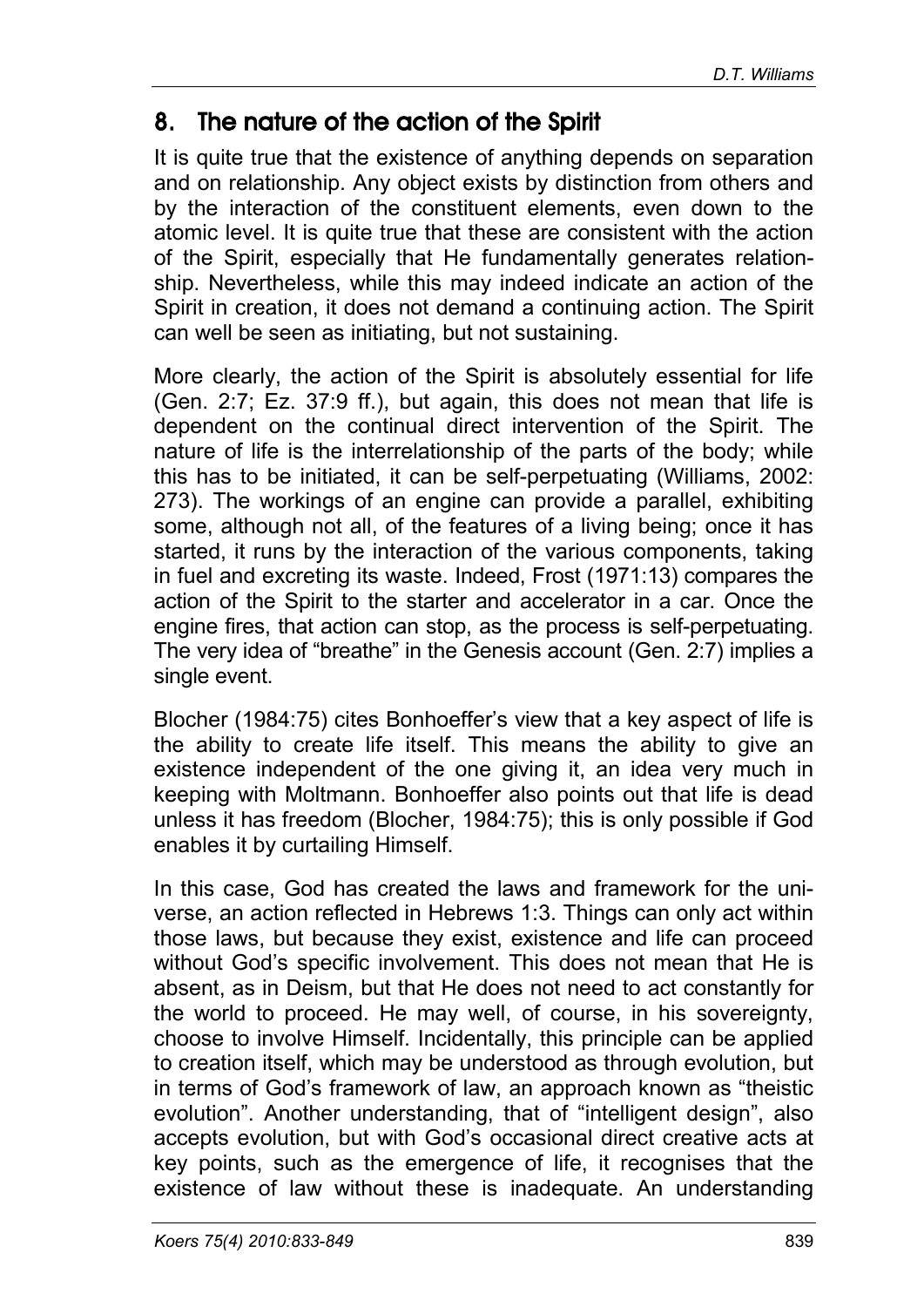which embraces all three aspects together is consistent both with the scientific facts and a christian affirmation (cf. Williams, 2010).

#### 9. The work of the Spirit in new creation

The same features of the action of the Spirit pertain in the new creation. The heart of the christian gospel must be the incarnation of Christ, culminating in the cross, resurrection and ascension. The presence of the Spirit is absolutely essential for salvation, applying the work of Christ for forgiveness, and uniting the believer to Him for eternal life. Both aspects are essential; in both, the work of the Spirit applying the work of Christ is vital. Nobody can be a Christian without this. John 3:5 refers to the new birth by the Spirit, and Romans 8:9 is very explicit, "anyone who does not have the Spirit of God does not belong to him". We are the temple of the living God (2 Cor. 6:16). This twofold action of Son and Spirit can be seen to be inherent in the very nature of God's action. Irenaeus is noteworthy, among other things, for his teaching of the works of the Son and Spirit as the "two hands of God" (*Adv Haer* 5.16.2-3; cf. Williams, 2003), an expression that puts an emphasis on the complementary work of Son and Spirit. Although Moltmann (1992:9) is primarily thinking of cosmic renewal, he can affirm a further action: "the Spirit is present wherever Christ is present".

As in the original creation, the fundamental actions of the Spirit occur here. There is a separation produced between those who are saved and those who are not. An appreciation that salvation is fundamentally an act of grace must serve to heighten the awareness of the distinction between the Creator and the created. At the same time, this is the means by which people are able to be brought into relationship with God in Christ, and so reverse the separation from God that is a result of sin. The church, in receiving the fullness of the Spirit, experiences the overcoming of the distinction between God and people characteristic of the Old Testament.

Just as the action of the Spirit can be seen as essential in all existence, there is a universal action in salvation. Christ died for the sins of the entire world, making forgiveness universally available. However, unless there is a specific act of grace in the individual, relating him or her to God, thus giving eternal life, that salvation is incomplete. If salvation were simply by the incarnation, the unity of God with humanity, this would be an effective compulsion and so a negation of the purpose of God. The freedom given in creation is maintained. Indeed it is enhanced: salvation is liberative, giving freedom from the compulsion to sin.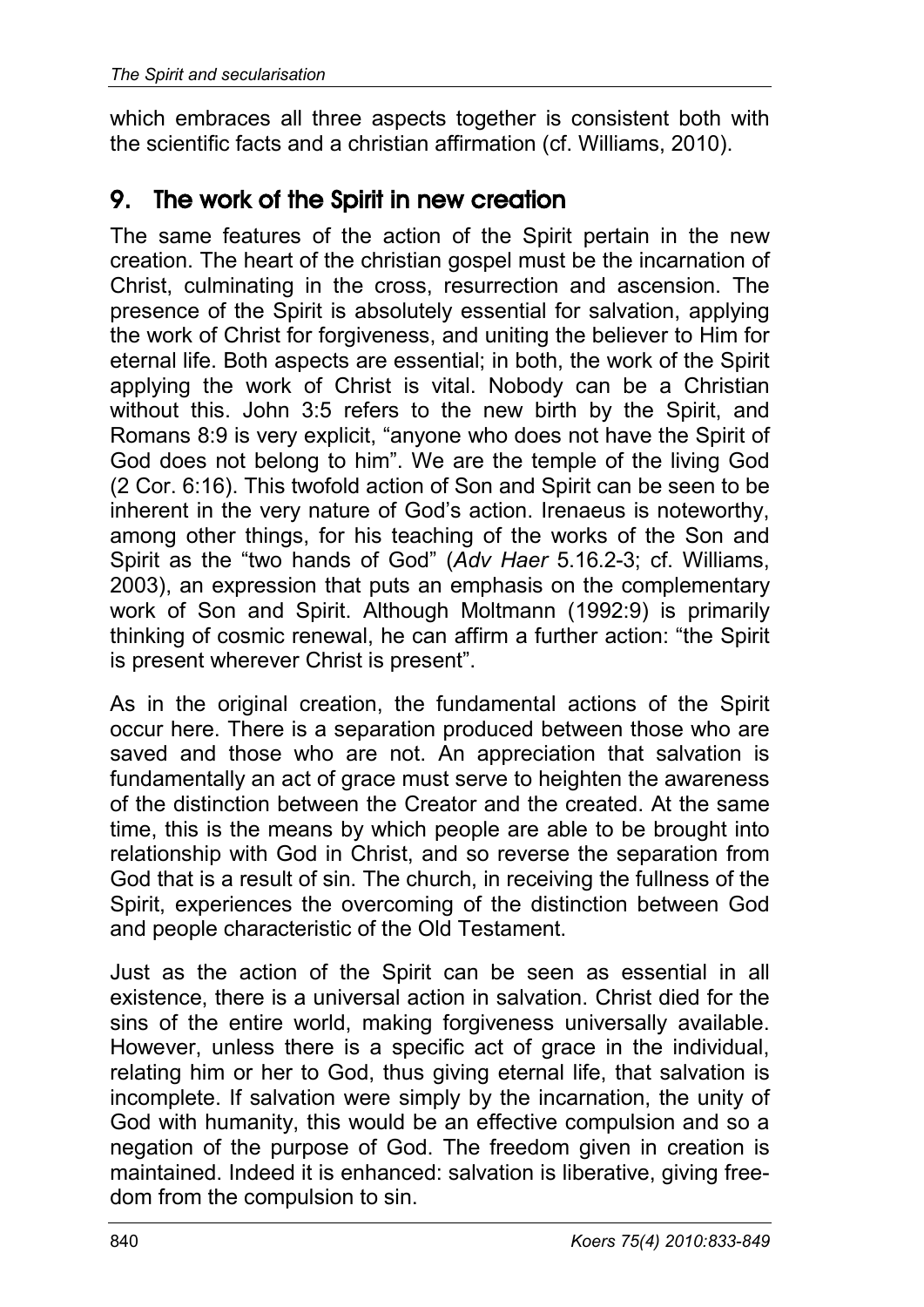This salvation should be accompanied by a repentance and adoption of a christian lifestyle. However, while justification gives a relationship with God, it is static. It does not follow that a believer is thereby compelled to sanctification and so to affect society. There can well be relationship, but without interrelating, thus without effect. A phone connection can well be made, but without a conversation following. The engine can be assembled completely, but never started.

## 10. Action through agents

While it is possible to suggest that the Spirit is present in all creation, simply because of the nature of existence, and while his action in the new creation is essential to apply the work of Christ, these in themselves do not inherently act against secularisation. They reflect a relationship, but not its development. However, there is a further factor in the action of the Spirit; his separation and consecration of individuals to act for Him. In contrast to, or perhaps supplementing, the suggested presence of the Spirit in creation, a biblical understanding sees distinct actions of the Spirit in the Old Testament period. The Old Testament is clear that some individuals are particularly endued with the Spirit (Jud. 14:6; etc.). It was this that underpinned the distinct relation of Israel to God in covenant, the awareness of his will, and thus a sacral society. It was these specific interventions that avoided an otherwise natural drift towards secularisation. The existence of law without these was not adequate. God maintains his withdrawal from the world, his transcendence, by means of his action in the world by agents. These act against the secularising tendency of God's effective absence. However, these actions of the Spirit were only occasional, and limited to very few people.

The raising up of specific individuals in Israel, their consecration, reflects the nature of the Spirit as separating. However, this was done to lead the people into a full conformity with God, and was based on the complementary action of the Spirit in generating relation. It was not just a supposed presence of the Spirit in all of matter, or even in all of life, but on the earlier action of the establishment of the covenant, which was in itself arguably an action of the Spirit. Symbols such as fire are commonly associated with this. Two actions of the Spirit complement each other: on the one hand the establishment of covenant is an act of immanence, linking the entire community to God; on the other hand the designating of individuals, separating them for service, reflects transcendence. This action of the Spirit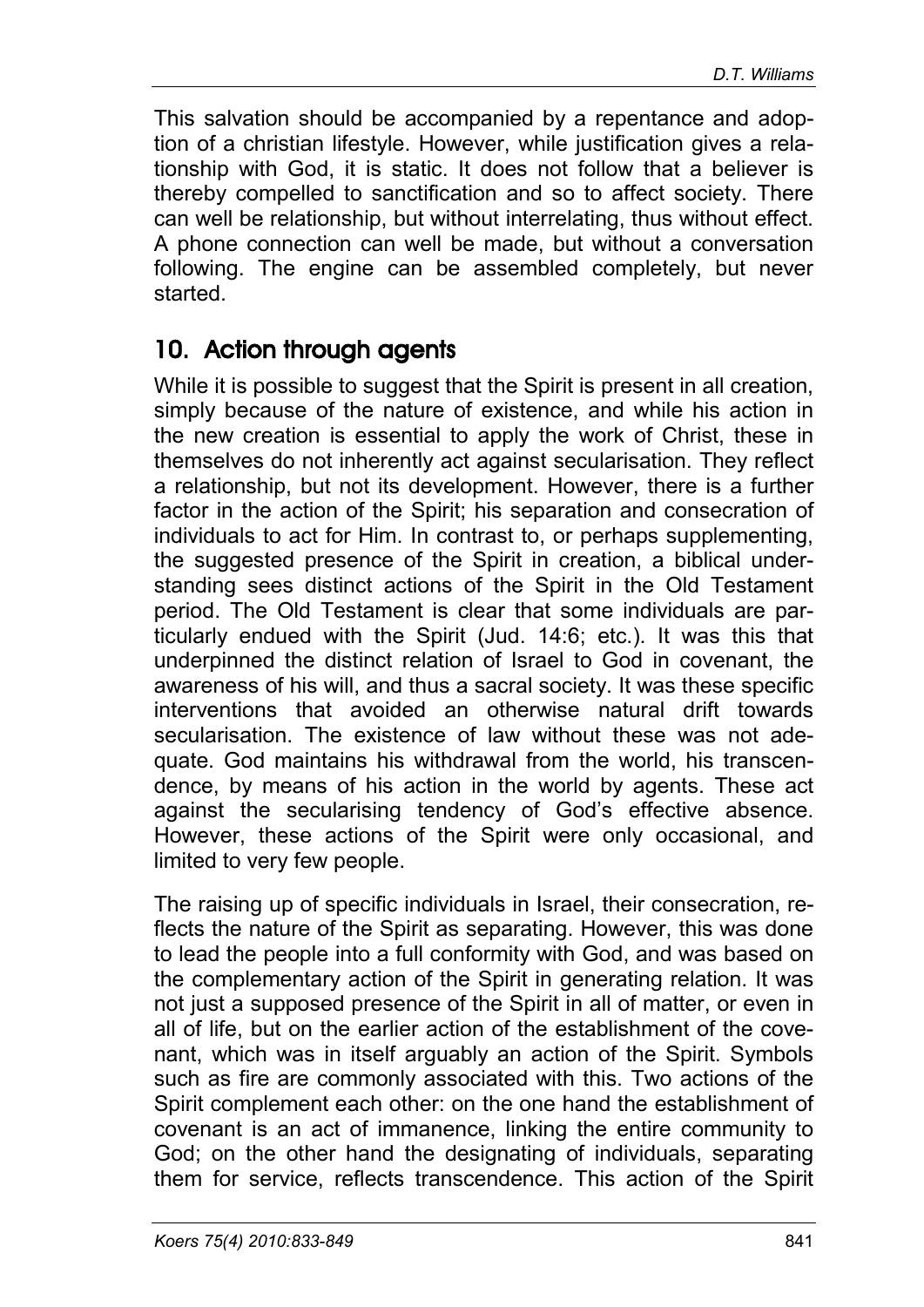through agents continued in the church, where it has been necessary for definite teaching to be given, such as obedience as an act of gratitude for grace. Without the second work, the first, establishment of covenant, would seem to be insufficient. There needed to be a twofold action.

In the fullness of God's assumption of humanity, with its secularising implications, came the fullness of the Spirit. In the glorification of the Son, and a shift of emphasis to his continued presence in the church, the Spirit was sent (John 7:39). It is this that counteracts the secularising influence of the process of salvation. The Spirit gives a second work which is dynamic, based on the static relationship of justification of the first.

In contrast to the situation of the Old Testament, where the Spirit acted only occasionally, He came in fullness on the church at Pentecost after the ascension of Jesus. This means a further distinction: the Spirit is in the church in a way in which He is not present in the world. Jesus is emphatic that the world cannot receive Him (John 14:17). While He is present in creation and new creation, but in a static sense, He is now present dynamically. John 14:17 reflects a contrast between the Spirit being "with" the disciples, and the anticipation of his becoming "in" them. In the fullness of his presence He continues to act by generating distinction and relation.

## 11. The Spirit as separating

As holiness is fundamentally separation, the action of the Spirit in consecrating agents is consistent with this, therefore countering secularisation by distinctiveness. This essential delimitation in the work of God continued, but this was for the benefit of society and to give his direction. In his presence in the church, its distinction from the world is stressed, and in this way the world is affected. Separation is not a rejection of the world, but for the sake of the world. God desires all to be saved (1 Tim. 2:4). Any distinctiveness is then for the sake of an enhanced relationship. The prophets were called, separated and consecrated for the sake of Israel. The separation of Abraham was not even just for the sake of Israel, but for a wider relationship (Gen. 12:3). The presence of the Spirit in the church, while giving a separation from the world, is for the sake of its relationship to God.

Just as the Old Testament priesthood was separated from the rest of Israel, and consecrated in its service, so are the church ministers to the world. The church is separated as a kingdom of priests (1 Pet.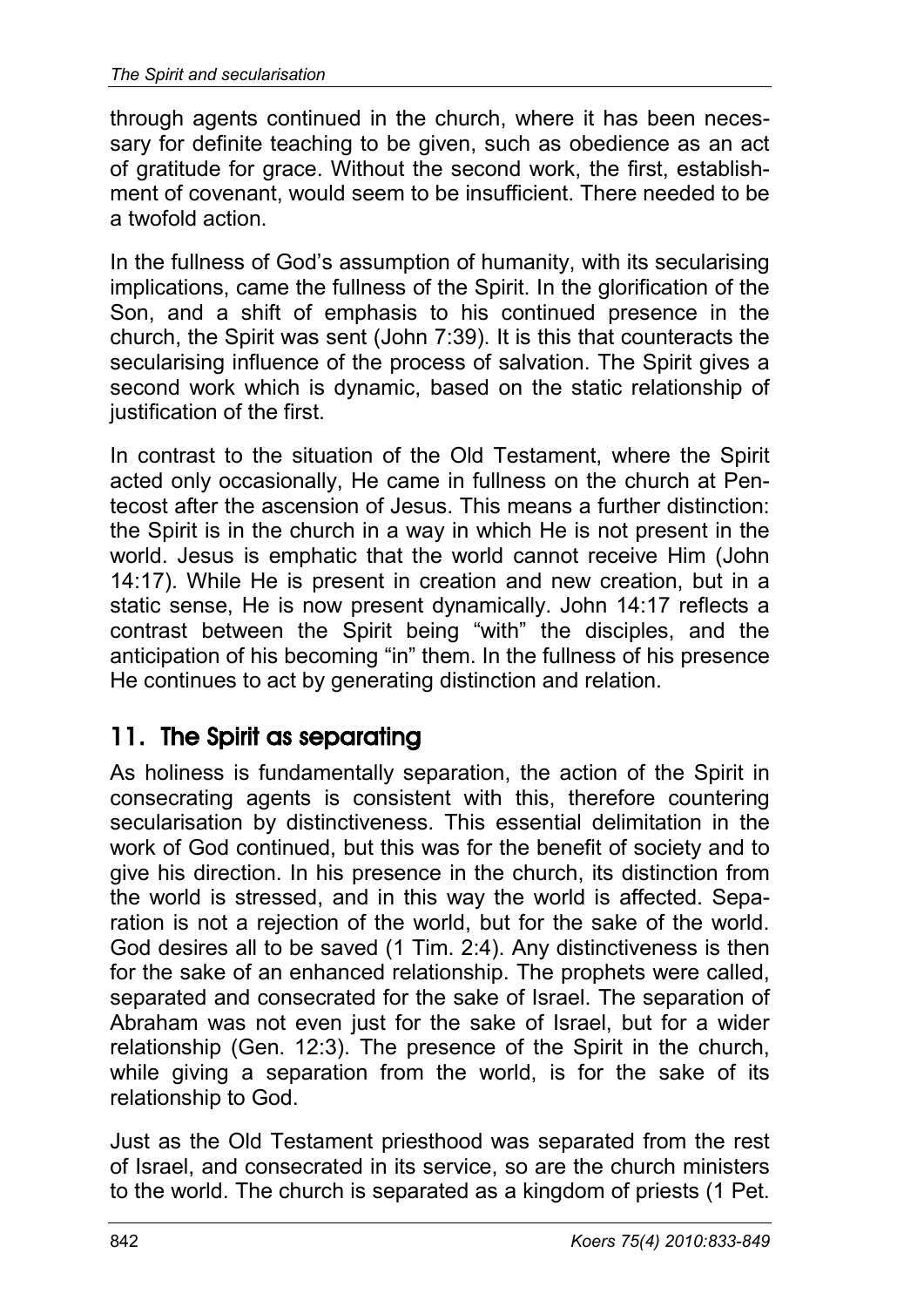2:5). The priesthood of all believers does not just reflect the truth that all Christians enjoy unmediated access to God, but its role in service to the world through its separation and consecration. There is no fundamental separation between clergy and laity, which can be secularising, but ministry is the task of the whole church. Several traditions, especially in the last century, have stressed the idea of "body ministry", reflecting the gifting of all for ministry to all.

The priesthood is a static relationship, due to an act of separation and consecration. It does not affect others directly. With all the associated aspects of the Old Testament cult, it highlighted the transcendent, the existence of holiness, and in this affected the rest of Israel. In the same way the priesthood, that is the church, displays holiness in contrast with the rest of society. It was this contrast that was effective in the early church. Even Julian the apostate had to concede, grudgingly, that the Christians even "feed our poor as well" (Hengel, 1974:45). Both Justin and Tertullian comment on the extent of voluntary giving in the church of their day (Hengel, 1974:67). What the Spirit does, is to emphasise a contrast between an effectively godless world and a church which lives through the Spirit. These things demand the separation that the Spirit gives to contrast with the world. The contrast is sharpened, and therefore produces the motivation to follow God.

The fundamental action of the Spirit is that of separation, and his action against secularisation involves the limitation of his presence to the church. By the example of the church, society is motivated to a transformation of its mind. This is the essence of sanctification (Phil. 2:5; Rom. 12:2), and counteracts the attitudes which are the essence of secularisation. The Spirit inspires the centring on God, the opposite of which results in his marginalisation.

Indeed, the recognition of a need for a christian lifestyle in the converted, but at the same time of the influence of a sinful world, led to separation from the world for the sake of sanctity. The height of this was of course monasticism, but it has occurred frequently in christian history – a notable modern example being the Amish. At first sight, just as social division can be a root of secularisation (Taylor, 2007:431), this might seem to be a further secularising influence, but by the visible difference and example to society, can well act against secularisation. The influence of the monasteries was beneficial to medieval society (Workman, 1927:153); "far more impressive than Benedictine austerities have been Benedictine services to mankind" (Hannah, 1924:84). The Reformation is commonly felt to have provided an impetus to secularisation (Williams, 2007:107 ff.);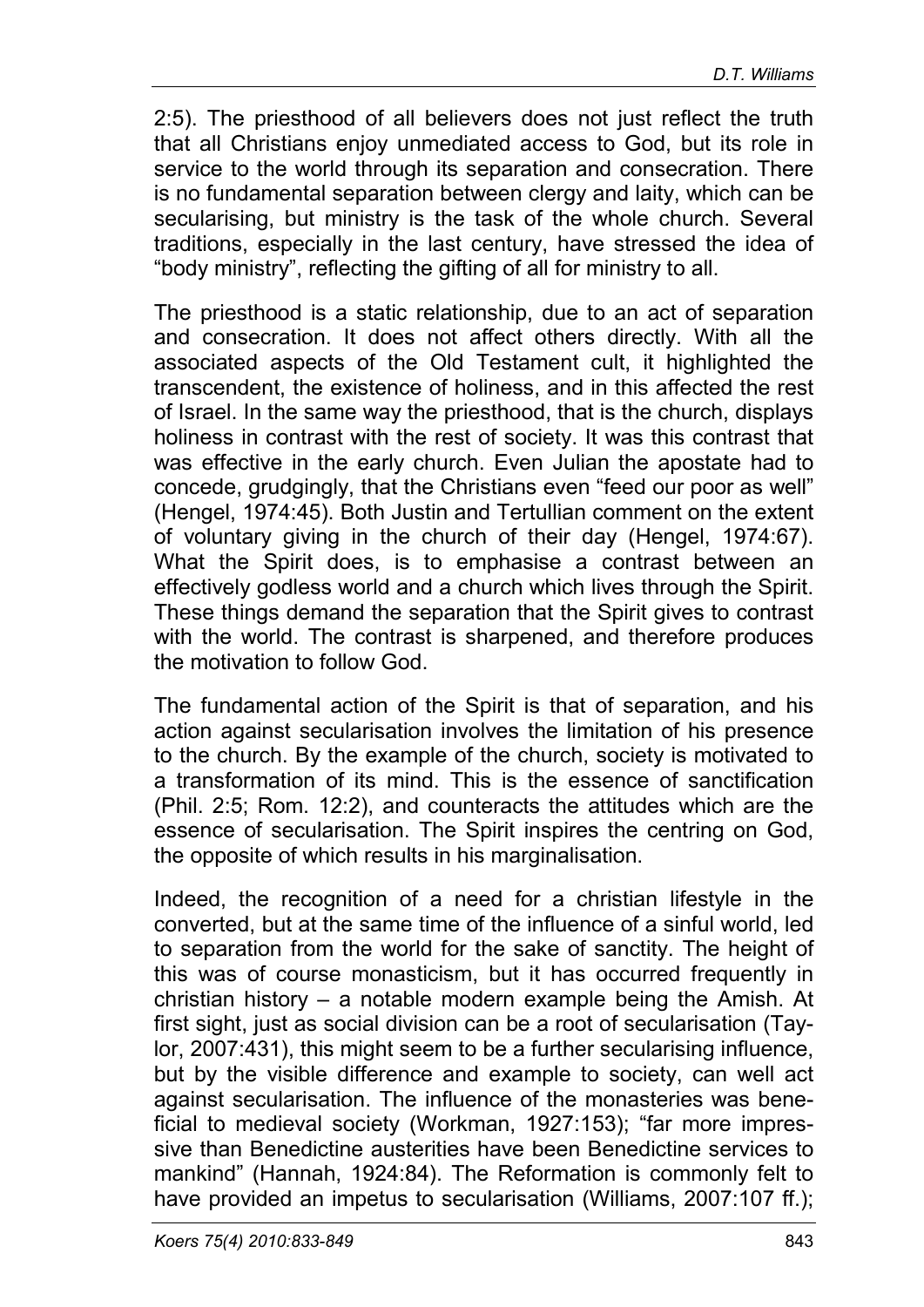its destroying of the monasteries contributed to this by eliminating the influence of a separate christian society.

Obviously the church also gives a positive action in society in its interaction with it. For example, any acts of honesty are directly beneficial. Although this does produce some effect in society as a whole, the main effect is by heightening the contrast between church and society. As Taylor (2007:520) points out, the main loss to the church is not so much from definite atheism, but lack of commitment. A person does not really appreciate health until something goes wrong, but even more when it can be contrasted with a healthy person.

Thus the Spirit acts in society in a secondary way, because He is not received by the world, through his action in the church. Carson (1979:565), commenting on John 16:8, points out that the conviction of the world of sin, righteousness and judgement is not a direct action of the Spirit, but an action that happens through the church. He argues that the action of the Spirit is not upon the world as such, but on the church, the disciples, who are themselves convinced of the wrongness of the world.

#### 12. The action of the Spirit countering secularisation in the church

The effectiveness of influence by example is obviously enhanced by increased holiness in the church. Even the direct action of the church in its evangelism demands that it presents a good example, as this gives proof of the truth of its words and evidence of the reality of its message. If the church is to be effective, it must show in its lifestyle the reality of God, and give evidence of the reality of its new life. This is particularly so in a postmodern environment, where secularisation has progressed to a great degree. Jones (2001:118 ff.) comments that a person in that situation will not respond to logical argument, but can only be won over by observing the quality of a transformed life, especially the expression of love in caring relationships.

In his fullness, the Spirit enables the sanctification of the church, which is then effective against secularisation in the society as a whole. The Spirit acts in consecration both in justification and then in the ongoing process of sanctification of those consecrated. The latter is God's answer to secularisation in society. Thus, as well as separation by the Spirit, comes his generation of increased relation. The church experienced the transcendence of the compartmentalis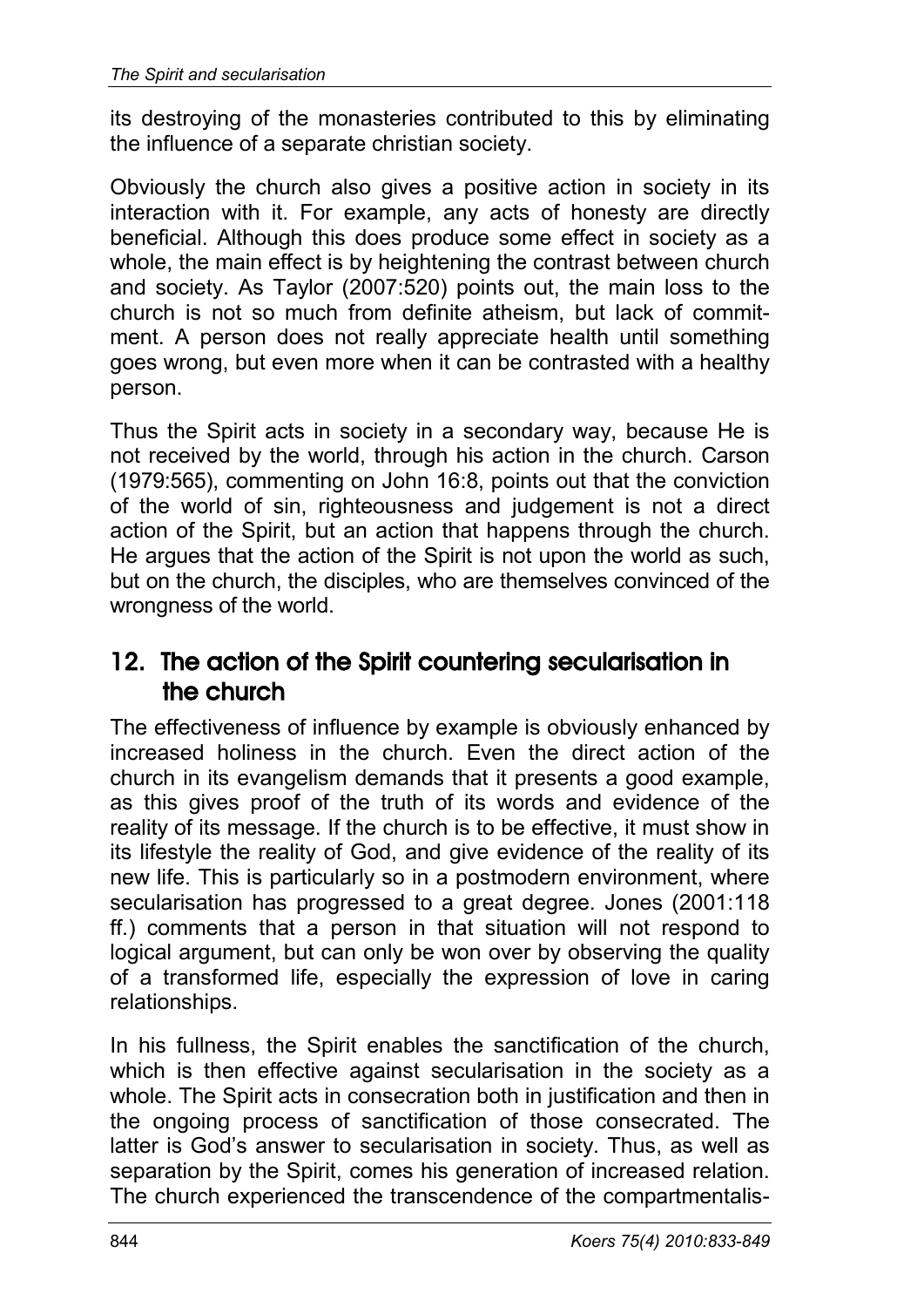ation in society that undergirds the secularisation process (Williams, 2007:105). An example of this is the overcoming of the distinctions in society, such as between slave and free (Philm. 16; Gal. 3:28), and especially between Jew and Gentile (Eph. 2:14).

Sanctification, however, is not complete; it is an ongoing process in which Christians are progressively conformed to God. At the same time there is a real danger that rather than the church influencing the world, the church itself shares in the secularisation of society (Williams, 2007:115), ignoring and marginalising the Spirit. Such "accommodation [must be] a disastrous option" (Williams, 2008:106). It must also be recognised that as sanctification is largely a process, the world can be encouraged to make even initial small steps in that direction.

The presence of the Spirit is given to the church so that obedience to God in the world is motivated, but without negation of essential freedom. That same freedom remains in the church and is even enhanced. Secularisation is a possibility because of the freedom of action given to people in the creation, and the presence of the Spirit in the church does not take this away. The Spirit urges, but does not compel; He has even been described as "shy" (Packer, 1992: 226). His action, as that of the other Persons, is self-limited. This means that the presence of the Spirit in the church does not guarantee his ongoing activity in producing sanctification. It is quite possible for Christians, and the church, to act, but without the Spirit – this can be ineffective. An example of this is in the Lord's supper where its effectiveness is not just by virtue of its performance, *ex opere operato*, but as Calvin appreciated (*Inst.* iv.15.6 quoted by Wendel, 1965:321), it is the Spirit who links a real believer to the risen Christ.

Nevertheless, the Spirit acts in the church to enhance its holiness. The Spirit reminds and brings to attention, usually through the work of consecrated individuals. He positively encourages and strengthens the church; it is appropriate that *paraklētos* is often translated as "comforter". These are actions of his immanence.

Of course, at the same time, it is quite possible, in their godgiven freedom, for people to act without God to generate a better, even a more moral world. Indeed, that must be the desire of Christians, and should even be motivated by the sight of life in the church. Nevertheless, such a world is still secularised insofar as it acts without reference to God. Christian desire must also be shown; not just the quality of a transformed lifestyle, but also the means by which such a lifestyle becomes achievable. Christian desire should not be just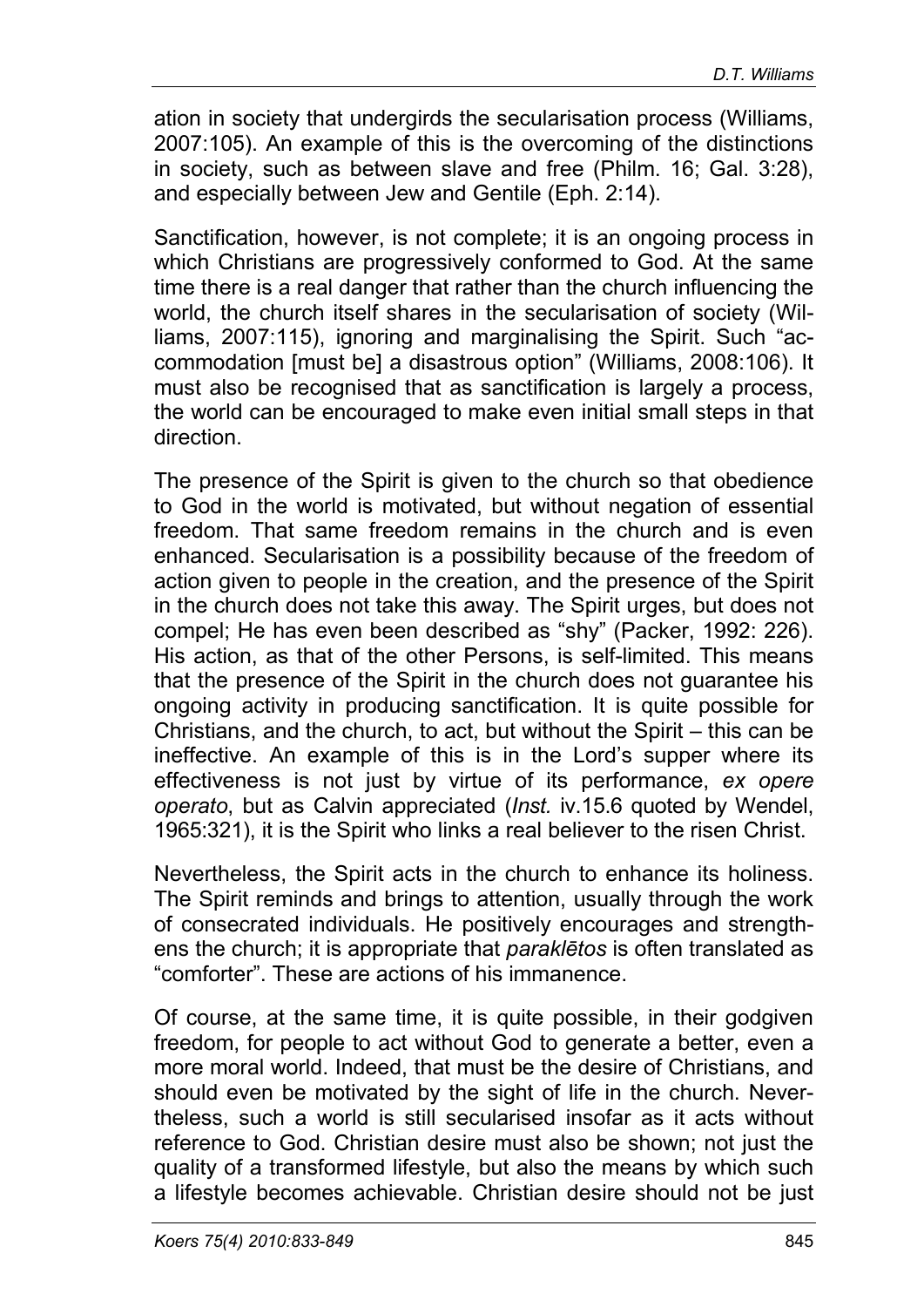the proclamation of God's means of giving eternal life only after death, but also in the present. Often the church shares the condemnation of "holding the form of religion but denying the power of it" (2 Tim. 3:5).

In an earlier article (Williams, 2007:109 ff.), I noted the factors that are generally seen as underlying secularisation. Through relationship with Christ, the Spirit counters these. This happens primarily through the bonding and relationships in the church. Just as in the individual Christian, the action of the Spirit is clearly essential for the church. Augustine referred to Him as the *anima ecclesiae*, soul of the church (Heron, 1983:95). Just as the soul in a person may be understood as the interrelating of the various organs in the body, so the Spirit enables this in the church. "Without the support of a vigorous community, it is not likely that the faith of most individuals would prosper" (Williams, 2008:104). Whereas urbanisation and associated mobility underlie the growth of individualism, the relationships in the church should compensate for this. These factors were of course associated with industrialisation, itself secularising due to its adoption of the practice of division in labour, which although efficient, does separate. However, division in labour in itself need not be a secularising factor, since the Spirit, by his gifting, gives distinct roles in the church. What is distinctive in the church is the clear interrelating of these roles (1 Cor. 12:4 ff.).

These factors of course may be seen as a direct result of the change in mental set in the Enlightenment, an attitude basically characterised as rationalist. The effect of this is immediately countered by any evidence of the direct working of the Spirit as in a miracle. At the same time, a major effect of the Spirit in the church is that of sanctification, which is primarily the transformation of the mind (Rom. 12:2; Phil. 2:5, etc.). This transformation counters the negative effects of the free market worldview spawned by the Enlightenment, for the Spirit produces the opposite to capitalist self-seeking in his development of humility. It is this which I suggested is the key to the countering of secularisation: by imitation of the example of the self-limitation of Christ Himself (Williams, 2008:111). The Enlightenment attitude of human autonomy, which naturally marginalises the divine, must be challenged by an awareness of the divine in the presence of the Spirit. It is noteworthy, albeit a reprimand to much of the modern church, that Paul could treat the presence of the Spirit in the church as so evident that he can argue from it (Gal. 3:2). How often the modern church has to attempt to prove that the Spirit is in fact a reality!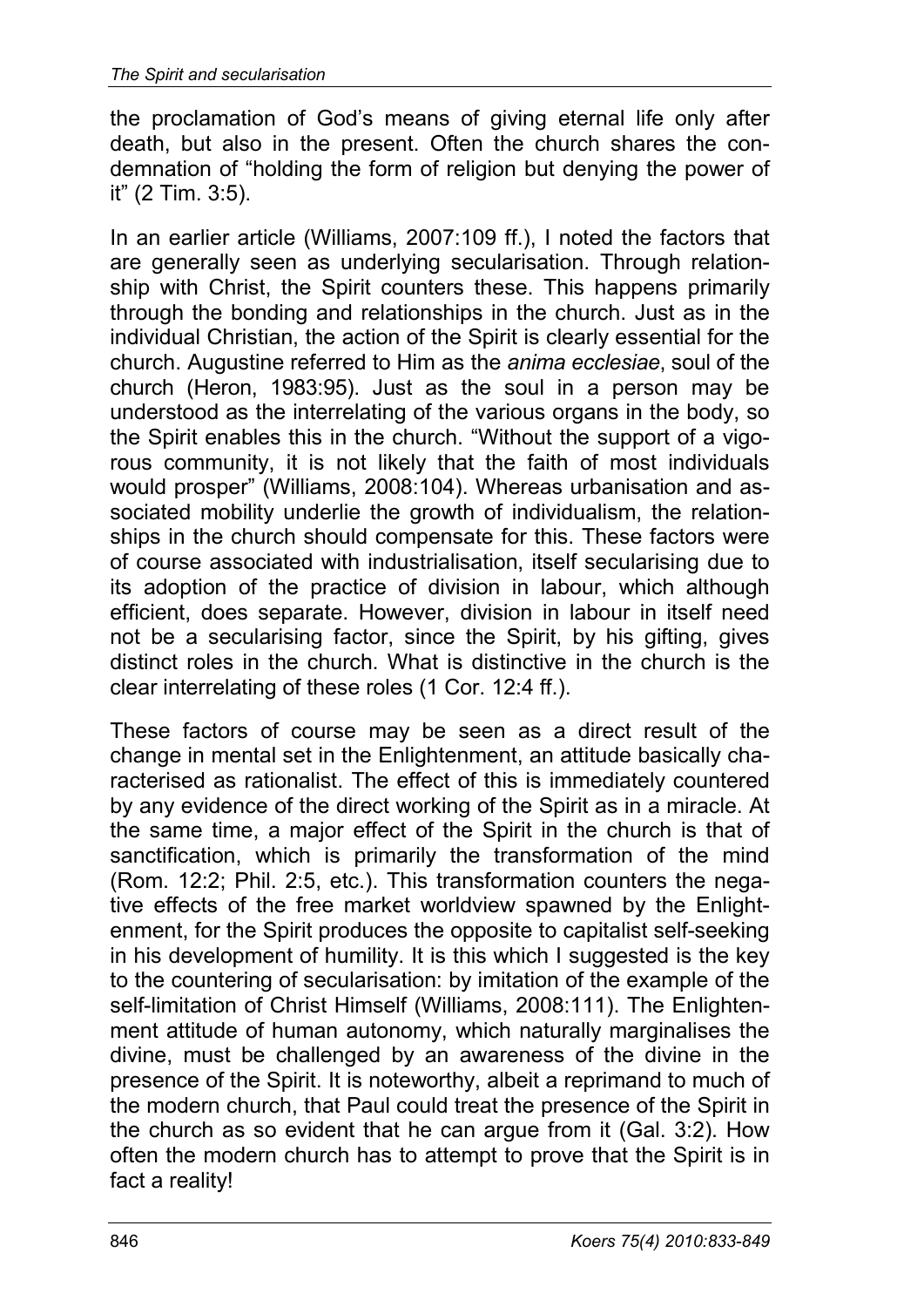#### 13. The provision of a complementary transcendence

With the development of secularisation, it is understandable that the twentieth century witnessed a major movement that emphasised the transcendent, a movement that proved to be extremely significant. It is estimated that about a quarter of Christians now identify with the Pentecostal churches or the movements that emerged from it. These churches and movements stress the intervention of the Holy Spirit directly into peoples' lives and the practice of the gifts which are believed to be given by Him. This is emphatically not mundane; the manifestation of the Spirit is through grace, and his gifts are divine, not human abilities.

The Pentecostal movement traces its roots through the holiness groups, especially in America, and so to Wesley. The emphasis on a "second blessing" has clear affinities to the Aldersgate experience in 1738, in which Wesley felt his heart "strangely warmed". Wesley is noteworthy for his teaching of an experience of "entire sanctification". Even if the term and understanding of this is debatable, the essence is of a second work of grace by the Holy Spirit resulting in sanctification. It is only when He comes into fullness that there is an effect on behaviour and the transformation of the mind. Indeed, the early Pentecostals interpreted the "second blessing" in terms of sanctification – it was only later seen more in terms of the receipt of power. What is also clear is that the result of the experience in the Wesleyan revival was dramatically effective in England, significantly in a time of rapid secularisation. Effectively a work of the Spirit countered secularisation, but this was not associated with the action of the Spirit in salvation or regeneration, but with a subsequent experience of filling with the Spirit.

Indeed, if the action of the Spirit in the creation of life was a single enlivening action, and if his action in justification was a single action in the establishment of the bond to Christ, it is really not surprising that the further action in enlivening what had been established, in sanctification, was not limited to a process, but could be in further events. These are emphatically all acts of grace, of God intervening, actions of transcendence to complement his continued immanent presence.

There is, incidentally, a paradox here in that traditions which have emphasised the grace of God in justification have tended to stress human action in sanctification, albeit empowered by the Spirit. Those that acknowledge the human response in justification, such as the Wesleyan and those emerging from it, have nevertheless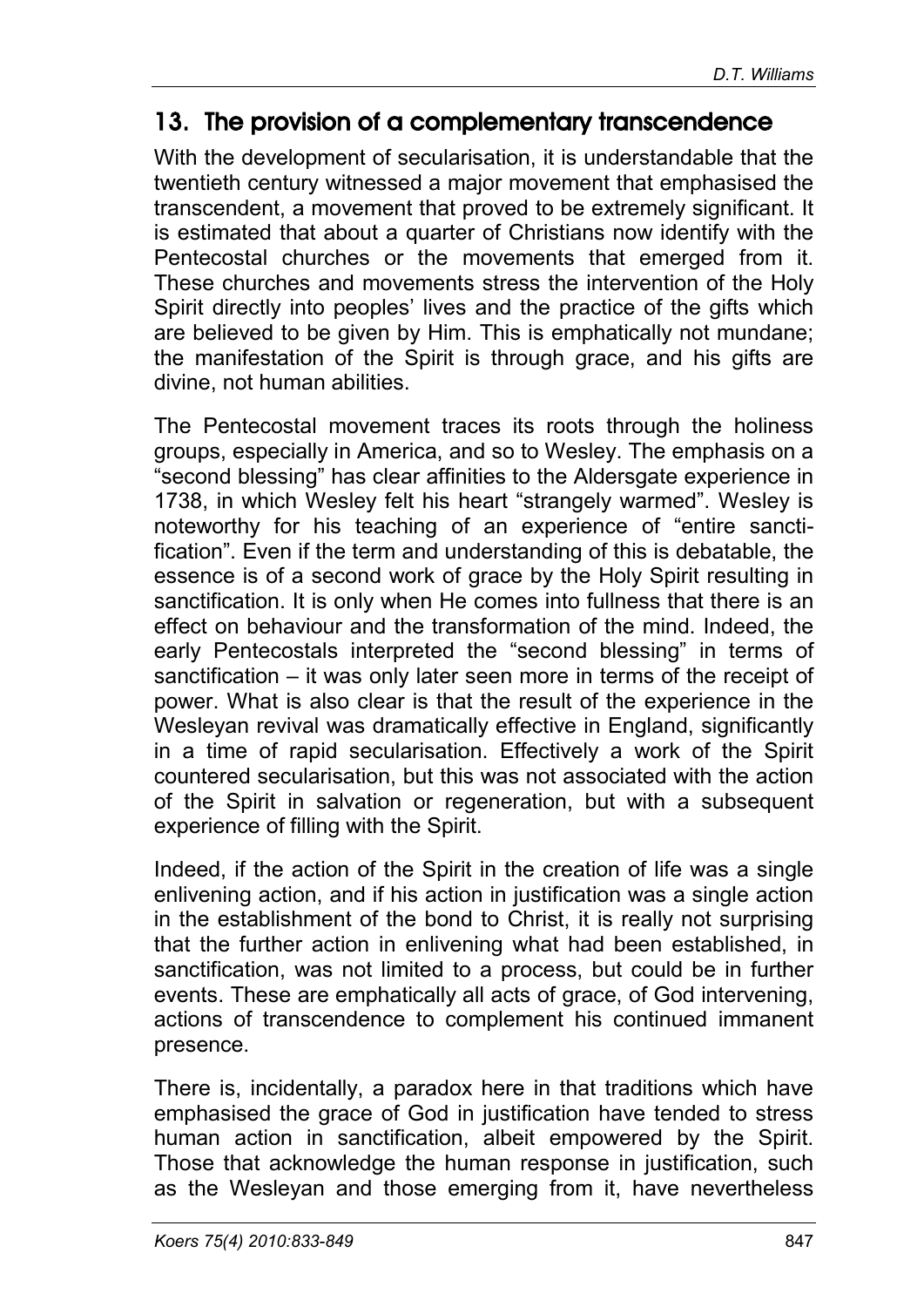been more open to recognising specific events of grace in sanctification.

## 14. Conclusion

Secularisation is a marginalisation of religion in society. Its opposite is a society centred on God, which reflects his very nature. It is this which is facilitated by the Spirit – in this He produces a society which reflects the very nature of the Trinity.

The Spirit produces a separated lifestyle, which is holy and noticeable, and reflects the transcendence of the Father. The Spirit empowers fulfilment of the ideal of the imitation of Christ. As Jesus himself, the church speaks prophetically to society. The Spirit generates his own nature in the church. Therefore, in addition to separation, which reflects his transcendence, He produces good interrelating (1 Cor. 12:4 ff.), reflecting immanence, and wholeness. He gives his fruit (Gal. 5:22), such as joy and peace; these are qualities which are desirable by society as a whole.

It was again Augustine who, however strangely, affirmed the goodness of sin. However, this was immediately qualified by the proviso that it had to been redeemed. It was in his goodness that God gave a measure of freedom to people, resulting in what was perhaps the inevitability of sin. However, in his goodness, He dealt with this not by just reversing his creation, or by denying freedom, but by providing the means, in the Spirit, for a holy society to emerge. May we, in our freedom, respond correctly!

#### **List of references**

- BARTH, K. 1958. Church dogmatics. Vol. 3(1): The doctrine of creation. Edinburgh: Clark.
- BARTH, K. 1975. Church dogmatics. Vol. 1(1): The doctrine of the Word of God. 2nd ed. Edinburgh: Clark.
- BERGER, P.L. 1969. The sacred canopy: elements of a sociological theory of religion. New York: Doubleday.
- BLOCHER, H. 1984. In the beginning: the opening chapters of Genesis. Downers Grove: InterVarsity.
- CARSON, D.A. 1979. The function of the paraclete in John 16:7-11. *Journal of biblical literature*, 98(4):547-566.
- FROST, R.C. 1971. Aglow with the Spirit. Rev. ed. Plainfield: Logos International.
- HANNAH, I.C. 1924. Christian monasticism: a great force in history. London: Allen & Unwin.